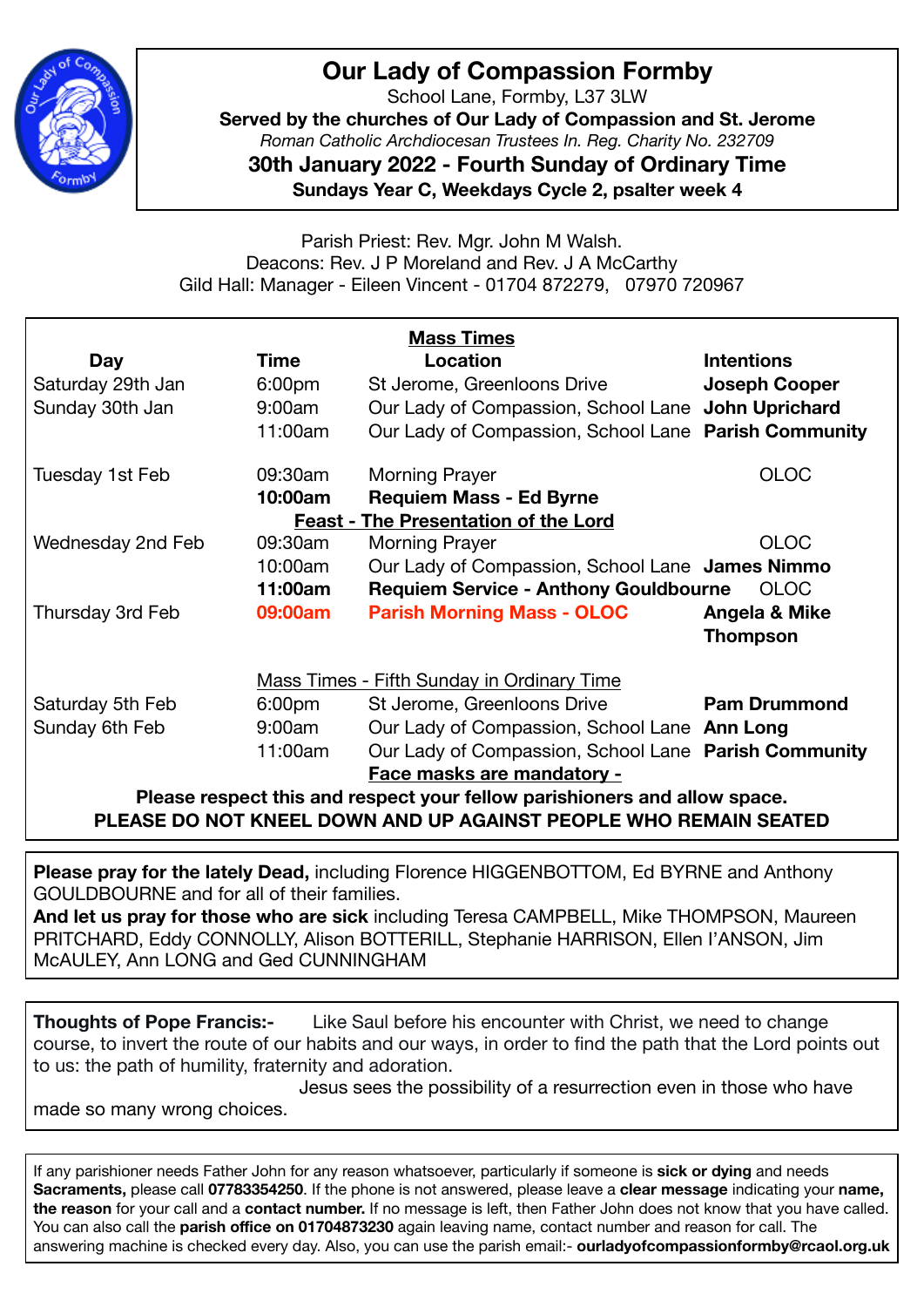## **PARISH NOTICES**

**20th OLOC Brownie Pack Open Day:-** Are you 7 – 10 year old girl? Do you like playing games? Do you like to make things? Do you enjoy challenges and adventures - weekends away and day trips? Are you interested in the environment, making new friends, belonging to an all girl organisation? If the answer is yes to any of the above questions, then why not join our brownie pack. There are a number of places available right now. We are having an **'open day' on Wednesday, 2nd February 2022 at 6.00 p.m. – 7.30 p.m. at the Methodist Hall, Elbow Lane, Formby.** Come along and join in the fun – you never know, you may find you are a brownie in all but name! For further information or to book onto the open night please contact. **[olocbrownies@gmail.com](mailto:olocbrownies@gmail.com)**

**LGBTQ+ Catholics:** - The next LGBTQ+ Catholic Mass, with a social afterwards, is on Sunday 20th February 2022 t 2:00pm at St. Richards, Mayfield Street, Atherton, M46 0AQ. For information and to RSVP, please contact Fr. Maloney on 0151 287 8787 or email. frsmaloney@aol.com

**CAFOD Fun Run:-** Our fellow parishioner Lambert Felix was due to participate in the CAFOD Fun Run on 27<sup>th</sup> Dec but unfortunately covid struck and he needed to isolate. Now feeling much better Lambert will be doing the run on 30<sup>th</sup> Jan. If you would like to support Lambert and the work of CAFOD you can sponsor him via this link [https://www.justgiving.com/fundraising/lamfel-oloc](https://linkprotect.cudasvc.com/url?a=https%3a%2f%2fwww.justgiving.com%2ffundraising%2flamfel-oloc&c=E,1,hhcZZdi2UEs5KNjtUyENz4QWqxuuyTuN8HyCAfsZs3b2ncVaK2fHbQEfsfRbDU7kz7g2ZyjQVuW9WRmqhafdrW6eUIedA58oiq2EF1SGkw,,&typo=1) Thank you to everyone who has already sponsored Lambert.

**OLOC Fellwalkers** - are walking on Saturday 12.2.222 with two circular walks from Llangollen on the River Dee, part of the UNESCO World Heritage Site, in Denbighshire, Wales.

The A walk is 10 miles with a steep climb reaching a height of 1050 ft and takes a route from Llangollen Wharf upto Castell Dinas Bran. The walk then continues east along Offa's Dyke and the Panorama Walk towards Trevor, returning via Ponte Cysyllte Aqueduct back along the canal towpath. The walk is mainly flat apart from the first 1.2 mile steep ascent, but is a faster, higher walk.

The B walk which is slower and lower, is approximately 7 miles with a total climb of 800 ft. The walk takes a route from the car park in Llangollen and visits Crucis Abbey, The Pillar of Eliseg, Eglwyseg Church, Offas Dyke path and Castell Dinas Bran before returning to LLangollen, and uses tow paths, roads, tracks and footpaths.

There promises to be some outstanding views, weather permitting, and Llangollen has a wealth of pubs, shops and cafes to refresh the weary walker, so book your place, bring your mask and come along. The coach leaves from the corner of School Lane and Church Road at 8 a.m. and you can book your place by ringing 01704 878548. You are asked to take a Rapid Flow Test the previous evening and masks are worn on the coach. Please wear weather appropriate clothing and boots.

**Centering Prayer:-** Starting next Saturday 5<sup>th</sup> February, new starters or experienced prayers are welcome to join learning and practice sessions with the simple, silent method of prayer made popular by Fr Thomas Keating and his Contemplative Outreach movement. Calming, prayerful focus to allow God's grace to draw us into closeness and stillness is the way, with instruction and teaching, and space for questions as we go along. Come for what you can, any or all of the sessions:  $11 - 1.30$ pm;  $2 - 3.30$ pm; talking together 11am and 4pm; contemplative mass at 3.30pm. Sacred Heart Hall, Liverpool Rd, PR8 3BP. No charge – donations welcome. More information Fr Tony Slingo on 01704 577722